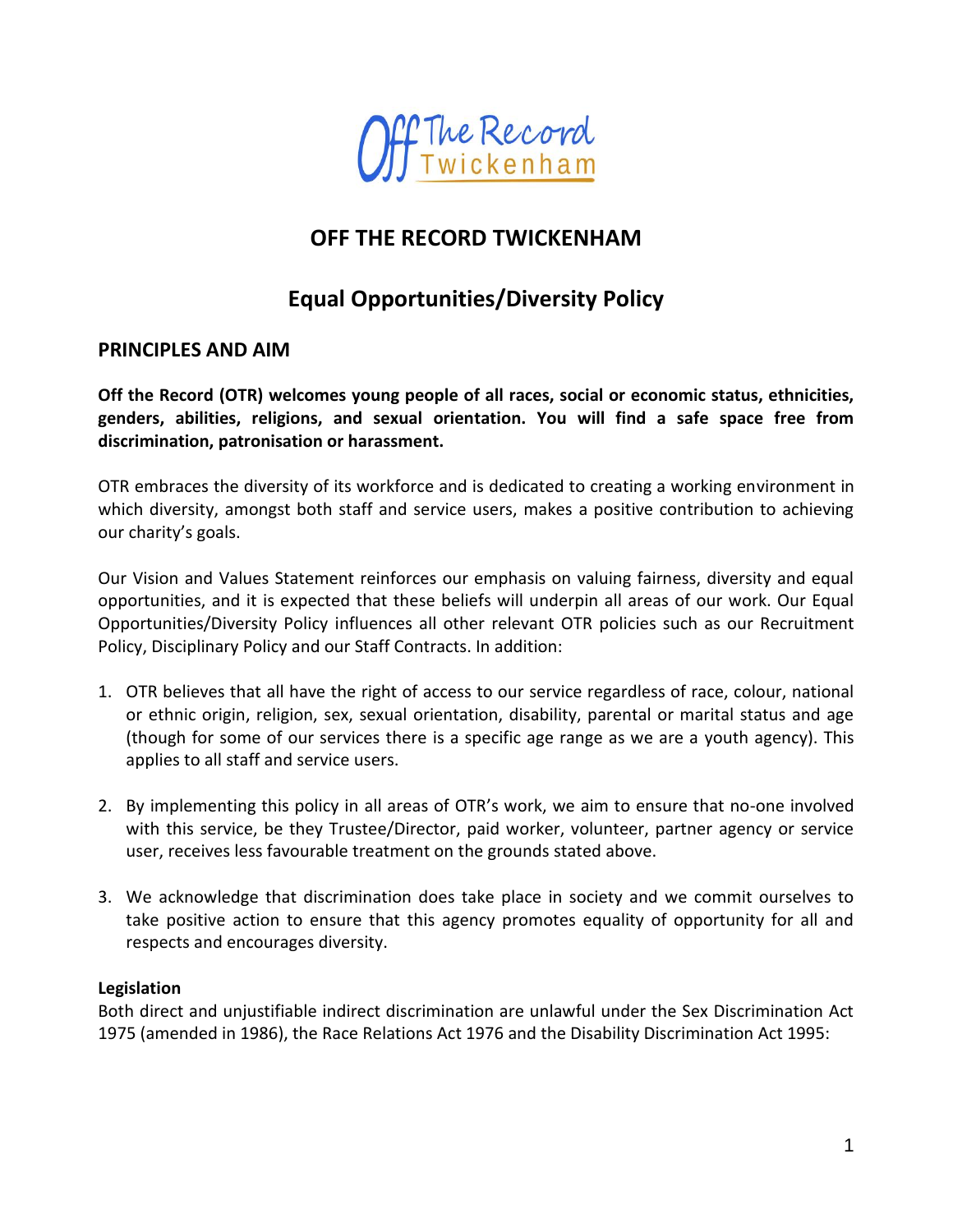- 1. **Direct discrimination** takes place when a person is treated less favourably than others due to their race, religion, colour, national or ethnic origin, sex, sexual orientation, disability, parental or marital status and age, where these are not relevant or justifiable.
- 2. **Indirect discrimination** occurs where conditions or requirements are applied to all which adversely affects one group more than another.
- 3. **Harassment** is when an employee discriminates against another employee by subjecting them to a 'detriment', which means putting someone at a disadvantage in the nature or quality of their employment.
- 4. **Victimization** is when a person has made a complaint or allegation of discrimination or gives evidence or information, and is then treated less favourably than others.

## **Positive Action and Genuine Occupational Qualifications**

OTR is committed to do all in its power to make the service available to all sections of our community. If this necessitates working in a different way to bring the service to groups which are disadvantaged within the community then that course will be adopted.

The SDA and RRA provide that in certain jobs a person's race or sex can be a genuine occupational qualification (GOQ) for that job; e.g. where a person of a particular sex is needed to preserve decency or privacy, or where providing personal services to promote the welfare of a specific racial group is best provided by a person of that racial group (RRA).

While positive discrimination is unlawful, there are conditions in which limited positive action in respect of recruitment campaigns and training for employees is permitted, to encourage employment where proportionately low numbers of a particular sex or race are currently represented amongst the staff.

### **PROCESSES AND PROCEDURES TO ENSURE DIVERSITY**

### **Recruitment and Selection**

OTR recognises the benefits of drawing on the skills of creative and talented individuals from a wide range of backgrounds that will play their part in making the organisation successful.

OTR will aim to ensure that job applicants will not receive less favourable treatment on the grounds of race, colour, ethnic or national origins, religion, gender, disability, sexuality, age, marital status, political beliefs or any other factor that is irrelevant to the selection process.

### **Induction, Training and Development**

OTR believes that all staff should have access to appropriate induction and development opportunities in order to carry out their jobs successfully and to be able to contribute as widely as possible to the positive achievements of the organisation. The provision of induction, training and development will be made transparent and fair to all staff. OTR will: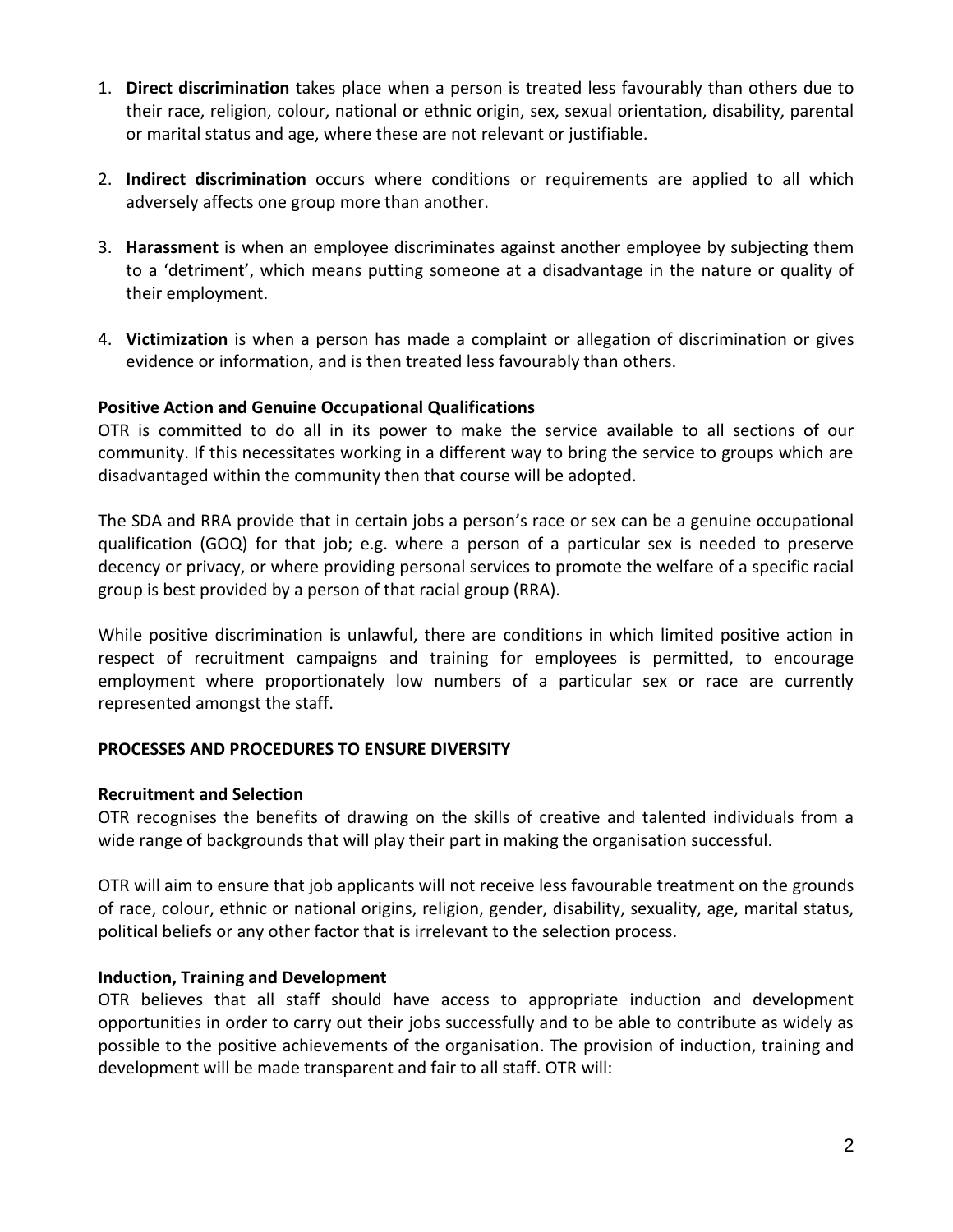- Promote and explain the Equal Opportunities/Diversity Policy and Procedures to staff when they join the organisation
- Provide information and training to all staff to promote OTR's commitment to equality and diversity
- Ensure that all staff are aware of the training and development opportunities that are open to them and are encouraged to develop themselves
- Monitor training and development activities to ensure equality of access across all staff groups
- Recognise an understanding of, and commitment to, diversity as a specific competence
- Ensure that development and performance management activities such as appraisal are transparent and based on competence.

## **Employment Terms and Conditions**

OTR will offer employment terms and conditions that reflect current legislation and good practice. It will specifically:

- Use agreed salary scales as the basis of its reward scheme for staff
- Appoint staff within an agreed framework of terms and conditions
- Make staff aware of the policies which encourage flexible ways of working
- Consider new ways to promote flexible ways of working and work/life balance
- Be aware at all times of equality and diversity and the range of staff needs when designing and introducing new terms and conditions.

### **Bullying, Harassment and Grievances**

Staff have a right to work in an environment free from prejudice and harassment. Any employee who feels they have been treated unequally will be taken seriously and may use the Grievance Procedure. Any staff found to have harassed or abused an employee will be disciplined.

### **THE ROLE OF EMPLOYEES**

All OTR employees have a responsibility to ensure that the policy is put into practice at all times and have a responsibility to:

- Understand the value and benefits of diversity:
- Promote equality of opportunity and avoid discrimination:
- Attend OTR's relevant training courses;
- Familiarise themselves with this policy, follow it, and ensure that any staff for whom they are responsible do so as well;
- Draw to the attention of their manager any instances of apparent discrimination or any perceived problem in relation to OTR's working practices in relation to diversity;
- Work in a way which demonstrates a commitment to diversity and get involved in activities that support equality

### **THE ROLE OF MANAGERS**

In addition to the role that all employees have in relation to diversity at OTR, managers have particular responsibilities to:

• Ensure that this policy is implemented in the management of staff;